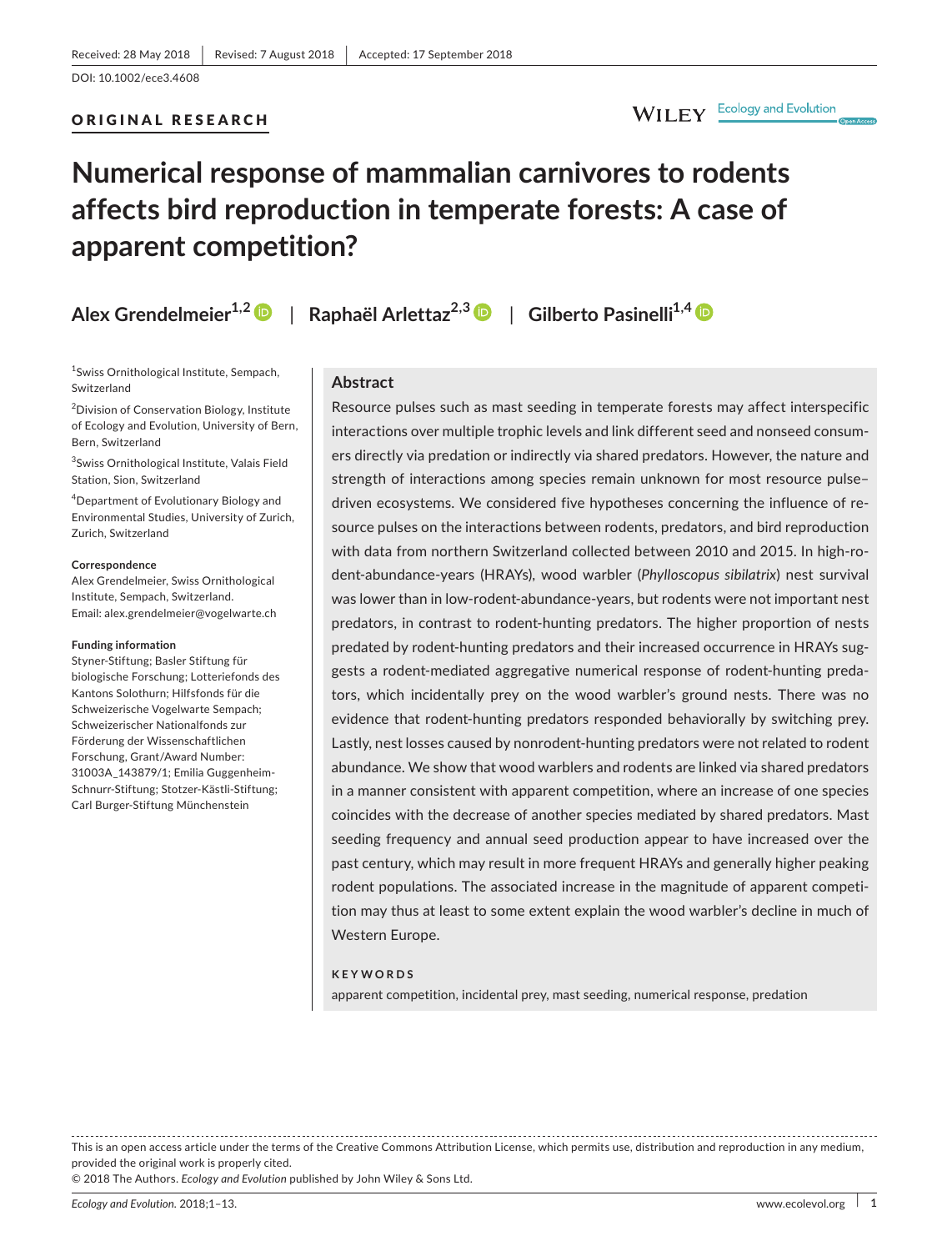# **1** | **INTRODUCTION**

Many ecosystems worldwide are driven by intermittent resource pulses, a sudden increase in resources often synchronized tempo‐ rally and spatially over large geographic areas (Yang et al., 2010). Due to their influence at multiple trophic levels, resource pulses can cause strong growth and decline of populations of various taxa (Jaksić, Silva, Meserve, & Gutiérrez, 1997; Jedrzejewska & Jȩdrzejewski, 1998; King, 1983; Schmidt & Ostfeld, 2008). In temperate forest ecosystems, mast seeding of various tree spe‐ cies constitutes a primary intermittent resource pulse (Lalonde & Roitberg, 1992), which permeates throughout the food web by triggering various subsequent pulses (Clotfelter et al., 2007; Yang et al., 2010). A prominent secondary pulse following mast seeding consists of a demographically based numerical response (increase in numbers via reproduction) by seed consuming small rodents. Rodents respond to mast seeding with increased overwinter sur‐ vival and overwinter breeding (in addition to spring and summer breeding), and thus have larger spring and summer populations than in years without preceding mast seeding (Jensen, 1982; Ostfeld, Jones, & Wolff, 1996; Pucek, Jędrzejewski, Jędrzejewska, & Pucek, 1993). Annually varying rodent numbers may affect occurrence and distribution of rodent‐hunting predators, which may exhibit a rodent‐mediated numerical response (Francksen, Whittingham, Ludwig, Roos, & Baines, 2017; McKinnon, Berteaux, Gauthier, & Bêty, 2013; McShea, 2000; Mills, 2012; Schmidt & Ostfeld, 2003). In Scottish moorlands for instance, buzzards (*Buteo buteo*) responded numerically to high rodent abundances and thereby incidental predation by buzzards on red grouse (*Lagopus lagopus*) increased as well (Francksen et al., 2017). Alternatively, predators may not respond numerically to varying rodent num‐ bers, but behaviorally, by switching prey when rodents become scarce (prey switching causes type 3 functional response, e.g., Abrams & Matsuda, 2003; Jȩdrzejewska & Jȩdrzejewski, 1998; Murdoch, 1977). In Białowieża National Park, Poland, carnivores switched from hunting rodents as their main prey to alternative prey such as blackbirds (*Turdus merula*) and their nests, causing low breeding success in years of rodent scarcity (Jędrzejewska & Jędrzejewski, 1998). Lastly, the type of response seems to depend on the predator species and/or time since the primary resource pulse (Schmidt & Ostfeld, 2003).

Because of shared predators, various other species may ex‐ perience increased predation pressure as a consequence of past mast seeding, such as amphibians, reptiles, insectivores, insects, and birds (Brangi, 1995; Clotfelter et al., 2007; Jędrzejewski & Jędrzejewska, 1993; Jędrzejewski, Jędrzejewska, Zub, Ruprecht, & Bystrowski, 1994; Martin, 1995; Schmidt & Ostfeld, 2003; Sidorovich, Sidorovich, & Krasko, 2010). Resource pulses can hence not only directly influence fitness and population dynam‐ ics of seed consumers (primary prey in the case of rodents) and predators of seed consumers, but also of species considered to be alternative (secondary prey actively searched for; Holt, 1977) or incidental prey (secondary prey not actively searched for; Cornell, 1976).

Resource pulse dynamics and their effects at various trophic levels have received some attention (Yang et al., 2010). Studies examining the relative importance, role, and response type of different species involved in predator–prey systems in resource pulse–driven ecosystems are scarce. Furthermore, understand‐ ing how population dynamics of seed and nonseed consumers re‐ spond to changing mast seeding dynamics is important, as there is evidence for increases in mast seeding frequency (Övergaard, Gemmel, & Karlsson, 2007; Paar, Guckland, Dammann, Albrecht, & Eichhorn, 2011) and overall larger seed crops (Callahan, Del Fierro, Patterson, & Zafar, 2008; Gatter, 2000; Hilton & Packham, 2003) over the last decades.

In Europe's temperate forests, rodents, rodent-hunting predators, but also nonrodent‐hunting predators alongside with various alternative and incidental prey species are part of resource pulse systems based on mast seeding of deciduous tree species such as European beech (*Fagus sylvatica*), oak (*Quercus* spp.), or hornbeam (*Carpinus betulus*). It is well established that settlement and occur‐ rence of the ground nesting wood warbler (*Phylloscopus sibilatrix*), a small songbird occurring in such deciduous forests, are negatively correlated with rodent abundance (Pasinelli, Grendelmeier, Gerber, & Arlettaz, 2016; Szymkowiak & Kuczyński, 2015; Wesołowski, Rowiński, & Maziarz, 2009), though the exact mechanism underlying the avoidance of rodent‐rich habitat by this passerine is unknown. Rodents may be perceived as direct threat or taken as proxy for general predation risk arising from rodent‐hunting predators. We considered five competing hypotheses (Figure 1) which may explain the relationship between wood warbler nest survival and rodent abundance in mast‐driven forest ecosystems: (1) rodents influence wood warbler nest survival directly via predation (rodents are the main predators), (2) rodents influence wood warbler nest survival indirectly by triggering a numerical (aggregative; Mills, 2012) re‐ sponse of rodent-hunting predators, which incidentally depredate wood warbler nests (incidental prey), or (3) rodents influence wood warbler nest survival indirectly by triggering a behavioral response in rodent-hunting predators, which switch from rodents to wood warbler nests (alternative prey; type 3 functional response). In ad‐ dition, we also assessed the role of nest predators not associated with rodents. An important nest predator in Western Europe is the Eurasian Jay (*Garrulus glandarius*, jay hereafter) (Grendelmeier, Arlettaz, Gerber, & Pasinelli, 2015; Mallord et al., 2012). However, because jays are not linked to rodents, we hypothesized that (4) ro‐ dents do not influence wood warbler nest survival via jay predation. Likewise for the remaining nest predators not linked to rodents, but being of much lower importance as nest predators than jays, we hypothesized that (5) rodents do not influence wood warbler nest survival via predation from the remaining nonrodent‐hunting nest predators. In other words, hypotheses 4 and 5 state that predation on wood warbler nests by neither jays nor the remaining nonro‐ dent-hunting predators is mediated by rodents.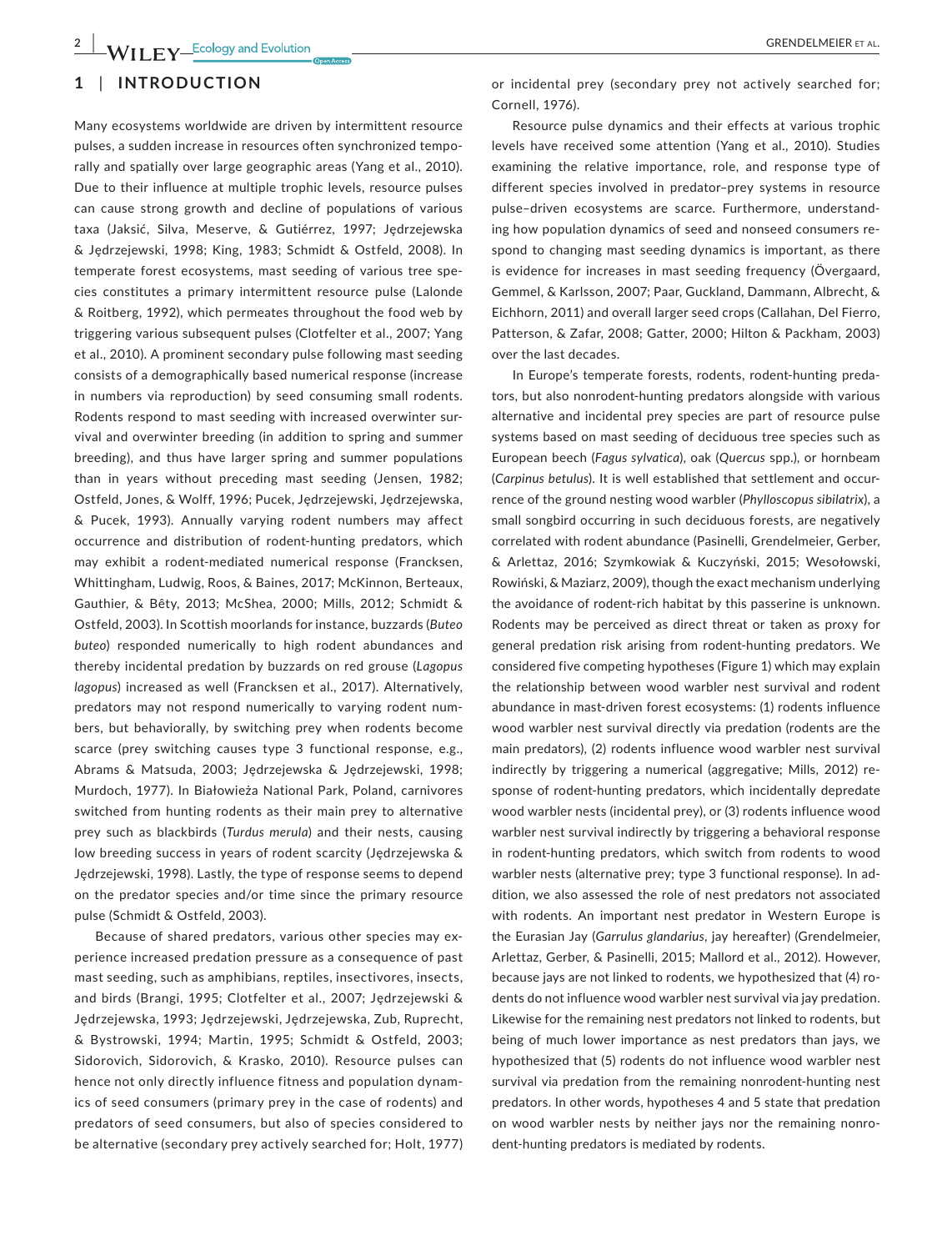

FIGURE 1 Hypotheses and predictions. Shown are the five hypotheses considered, with predictions for nest survival (squares) in "highrodent‐abundance‐years" (HRAY) and "low‐rodent‐abundance‐years" (LRAY), as well as for the proportion of nests predated by different predator groups during HRAY and LRAY. "R" = rodents (dots), "RHP" = rodent-hunting predators (bar), "J" = jays (bar), "nRHP" = nonrodenthunting predators (bar). Black arrow = direct negative effect. Gray arrow over predator group = indirect effect via this predator group. Negative sign in arrow = negative effect expected. X in arrow = no effect expected

# **2** | **METHODS**

### **2.1** | **Study area and species**

The study ran from 2010 and 2015 and took place in 14 areas along northern Switzerland's Jura mountain chain as well as in one area near Lake Constance and one area in the prealpine valley of Glarus (median distance between study areas = 24 km; Table S1). Generally, the study areas were located on slopes exposed to the south and consisted of mixed deciduous forest stands dominated by European beech, with other deciduous and coniferous tree spe‐ cies interspersed. Stands predominantly consisted of old polewood and young timber with a relatively closed canopy and a sparse shrub layer, if at all present.

The wood warbler has suffered long‐term declines in many EU countries since at least 1980 (Vickery et al., 2014). In Switzerland, it has been red‐listed as vulnerable (Keller, Gerber, Schmid, Volet, & Zbinden, 2010) and is considered a priority species for the Swiss species recovery program for breeding birds (Keller, Ayé, Müller, Spaar, & Zbinden, 2010). This insec‐ tivorous forest‐interior passerine winters south of the Sahara

desert (Hobson et al., 2014) and exhibits very little natal and breeding site fidelity (Wesołowski et al., 2009). Strong annual fluctuations of local population sizes have been shown, with decreased settlement and occurrence in areas with high rodent populations (Pasinelli et al., 2016; Szymkowiak & Kuczyński, 2015; Wesołowski et al., 2009).

### **2.2** | **Assessing wood warbler reproduction**

From April to July, each study area was visited twice a week to map singing males, pairs, and nests. Whenever possible nests were moni‐ tored with one trail camera (Reconyx PC900 HyperFire Professional High Output Covert; Reconyx, Inc., Holmen, WI, USA), allowing to survey activity of adults and (old) nestlings, to identify nest preda‐ tors and to determine the exact date of nest predation or fledging and hence exposure time (see Section 9). Detailed descriptions on how nest status, first egg date, hatching date, nestling age, and fledg‐ ing date were determined, are outlined in Grendelmeier et al. (2015). Once a nest was inactive (successful or unsuccessful), we measured rodent abundance and several environmental factors (details given below) around the nest.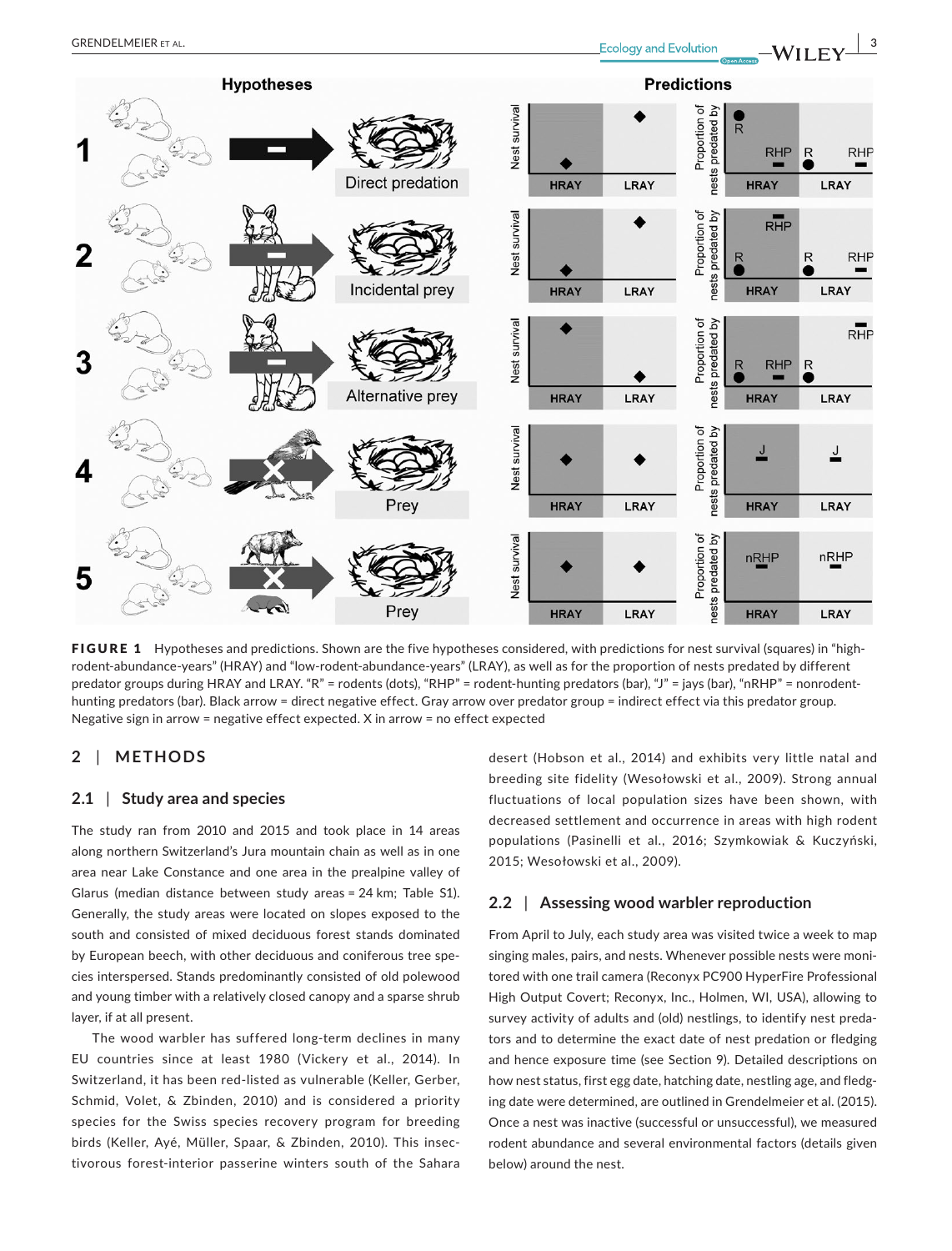We used live-trapping of rodents in breeding territories (968 m<sup>2</sup>) of wood warblers and in control areas (of equal size) without wood warblers and with the center located 200 m away from the breeding territory center (i.e., the nest) in a random direction but within the same study forest patch (paired design and called "plot pair" hereaf‐ ter; Pasinelli et al., 2016). A paired design was used instead of study area‐wide trapping grids to also accommodate other studies within the same project that required a territory‐based approach. Even though 245 territories with nests were available, due to logistical reasons, rodents could only be captured in a total of 125 plot pairs based on the same standardized sampling design (Pasinelli et al., 2016). We used "Longworth traps" (Penlon Ltd., Abingdon, UK) and "Field Trip Trap Live Catch Trap" (Alana Ecology, Bishops Castle, UK), which have similar trapping efficacy (Arlettaz, Krähenbühl, Almasi, Roulin, & Schaub, 2010). Following Pasinelli et al. (2016), we con‐ ducted one trapping session with 25 traps each in both the breeding territories and the control areas. Trapping usually started mid‐June and was done during 8 weeks in 2010, during 6 weeks in 2011–2012 and during 5 weeks in 2013–2015. A trapping session lasted 48 hr, during which a closed population was assumed, with 12‐hr inter‐ vals between trap checks. Caught animals received interval‐specific markings that allowed distinguishing recaptures from newly caught individuals per trapping session. Due to very low numbers of rodents, densities and capture probabilities could not be calculated for three of 6 years (i.e., in the three low-rodent-abundance-years, hereafter LRAY), and we thus used the number of individuals caught once as measurement of rodent abundance for every year. We found a strong correlation (Spearman rank correlation, *r* <sup>s</sup> = 0.94, *p* < 0.001, *n* = 54 capture plots) between the number of caught individuals (i.e., omitting recaptures) and density (based on capture‐mark‐recapture analyses in program CAPTURE [v6.0]; Table S2) for captures in 2010, a high-rodent-abundance-year (HRAY hereafter). We are therefore confident that the number of caught individuals is an adequate proxy for rodent abundance. Due to the large disparity between the number of found nests (*n* = 245) and the number of plot pairs where rodents could be captured (*n* = 125), we aggregated all rodent data to categorize each year into a HRAY or a LRAY. It can be assumed that rodent outbreaks and crashes are spatially synchronized over our study area. This assumption is based on (a) the strong correla‐ tion (*r* <sup>s</sup> = 0.92, *p* = 0.008, *n* = 6 years) between rodent numbers and beech mast in the previous year (beech mast data from Burkart, 2016), and (b) the generally strong spatial synchrony of a tree spe‐ cies' mast seeding over a large geographic area (Ascoli et al., 2017; Koenig & Knops, 1998; Nussbaumer et al., 2016; Pucek et al., 1993). Hence, rodent numbers in our study sites during the same year were either high in all wood warbler territories or low in all wood warbler territories. Therefore, by aggregating and classifying all rodent data into HRAY and LRAY, the loss of information concerning rodents seems minimal and was far outweighed by the gain of information from using data from all 245 nests compared to only 125. To achieve the classification of HRAY and LRAY, we summed the number of

caught individuals per study area and year, divided the sum by the corresponding total number of trap nights, and multiplied by 100 to obtain number of rodents per 100 trap nights per study area and year. Based on annual ranges (whiskers in Figure 2) of number of ro‐ dents per 100 trap nights, we then classified our six study years into LRAY and HRAY, respectively, and called the variable categorical ro‐ dent abundance (CRA hereafter) for all subsequent analyses. The ro‐ dent species caught in our study were *Apodemus* mice (not identified to species level, but most likely *A. flavicollis* and *A. sylvaticus*, 58.2%) and bank voles (*Myodes glareolus*, 39.6%), with very rare captures of *Glis glis* (1.3%), *Microtus agrestis* (0.7%) and *Mus musculus* (0.2%).

### **2.4** | **Assessing proportion of nests predated by different predator groups**

In this study, we looked at four predator groups. (a) Rodents consisted of the six "small rodent" species described in the previous paragraph. (b) Rodent‐hunting predators (RHP hereafter) comprised the pine marten (*Martes martes*), the red fox (*Vulpes vulpes*), the stone marten (*Martes foina*), and the tawny owl (*Strix aluco*). We did not count house cats (*Felis catus*) as RHP, because we assume that their distribution and hunting behavior are strongly influenced by humans, and because they are not important nest predators in Switzerland (this study; Grendelmeier et al., 2015), in Germany (Stelbrink, 2016), in Wales and England (Bellamy et al., 2018; Mallord et al., 2012; Maziarz, Piggott, & Burgess, 2017) or in Poland (Maziarz et al., 2018).



FIGURE 2 Variation in rodent abundance between years. Depicted is the number of rodents per 100 trap nights for each of the six study years, with medians (bold line), quartiles (box) and ranges (whiskers), as well as number of study areas in parentheses. We categorized rodent abundances based on ranges (whiskers) into HRAY (white area) and LRAY (gray area)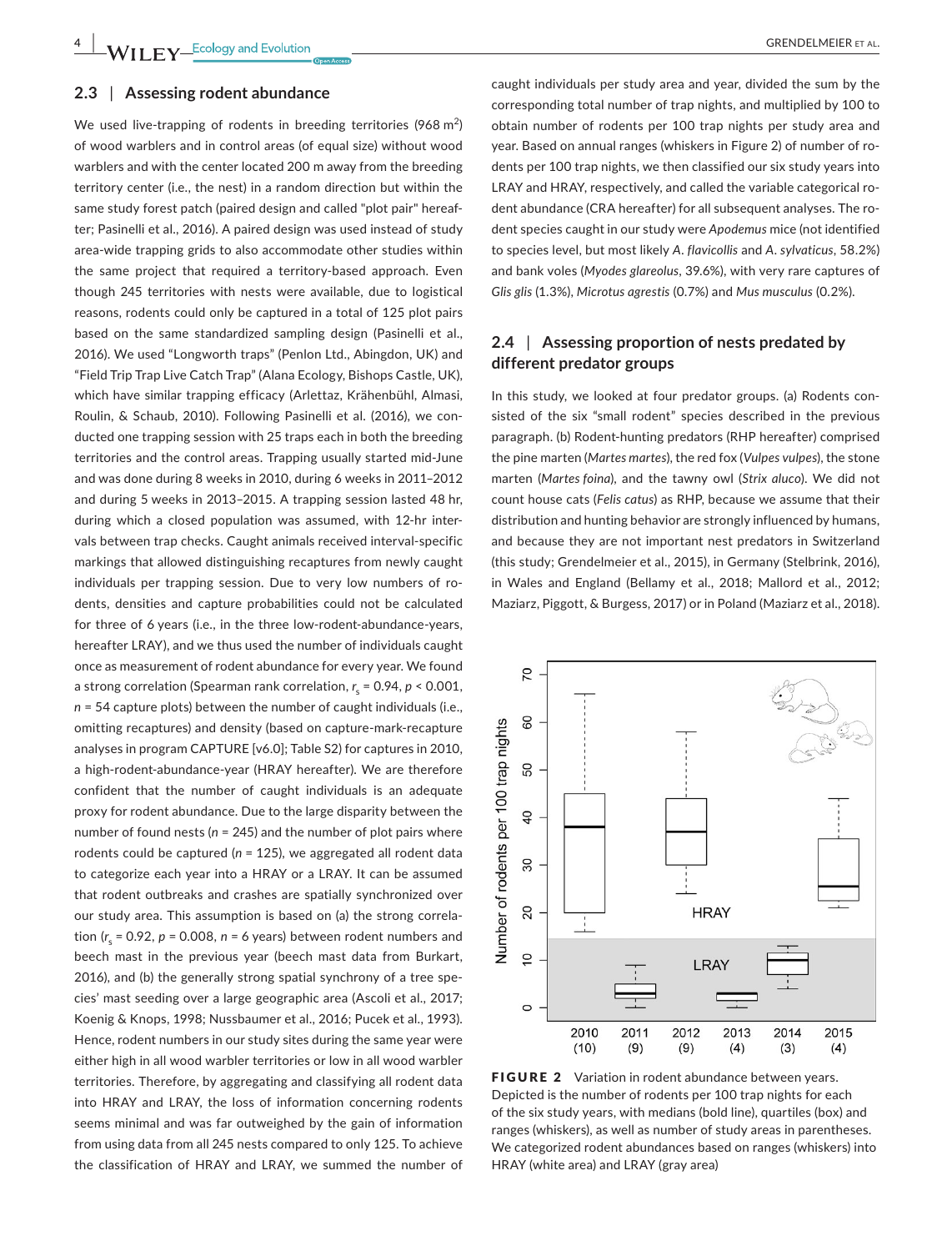During 4 years, only four Eurasian lynx (*Lynx lynx*) and two European wildcats (*Felis silvestris silvestris*) could be photographed, but neither species depredated nests. (c) Jays, despite not being linked to rodents, are important predators of wood warbler nests in Western Europe (Mallord et al., 2012; Grendelmeier et al., 2015; this study) and were therefore assessed as separate predator group. (d) nonro‐ dent-hunting predators (nRHP hereafter) consisted of the European badger (*Meles meles*), the Eurasian sparrowhawk (*Accipiter nisus*), the common blackbird, the house cat, the honey buzzard (*Pernis apiv‐ orus*), the wild boar (*Sus scrofa*), and the Eurasian red squirrel (*Sciurus vulgaris*).

The proportion of nests predated by the different predator groups was expressed as the number of predation events by a pred‐ ator group divided by the total number of predation events per study area and year. Calculations were based on a sample of nests where predators could be identified (*n* = 78). Twenty‐one of 99 predated nests had to be omitted from the analysis due to the unknown pred‐ ator identity. In 12 of 99 predation events, predators could not be identified because no camera could be installed (high risk of theft). In nine of 99 predation events, predators could not be identified because the camera did not trigger (not because of malfunction, but due to the specific triggering mechanism). Despite not knowing the predator identity, these 21 nests could be classified as predated because the nests were empty before the earliest possible fledging date.

## **2.5** | **Assessing abundance of rodent‐ hunting mammals**

Abundance of rodent‐hunting mammals (rodent‐hunting predators excluding tawny owls due to a lack of data, RHM hereafter) was as‐ sessed at the level of the study area to examine the possible links between rodent and predator abundance. Abundance of RHM was estimated based on four camera traps installed along one line-transect in each study area between April and July of the years 2012– 2015. Transects spanned the core of the study area (determined based on wood warbler nest coordinates of the years 2010–2011), with cameras spaced roughly 200 m apart, always mounted on the same trees and facing the same direction. This sample design gives a relative abundance index ("abundance" for simplicity), which is ad‐ equate for comparative purposes as used in this study. Following O'Brien, Kinnaird, and Wibisono (2003), we assumed pictures of the same species on the same transect (meaning all four cameras per study site) to be independent when at least 30 min between detec‐ tions on consecutive cameras had elapsed. For each study area and year, we summed all sightings by cameras of RHM and divided them by the summed number of days all transect cameras in a study area and year were recording (mean number of days ± *SD* over all areas and years:  $292.3 \pm 55.8$ ). The result was multiplied by 100 to obtain number of RHM during 100 camera nights per study area and year. Identification of martens to species level was not possible for transect-camera pictures, which, compared to cameras monitoring nests (species identification possible), monitored at greater distances,

where details for identification to species level can often not be seen anymore.

### **2.6** | **Assessing grass tussocks and nest concealment**

The number of grass tussocks close to the nest and nest conceal‐ ment has been found to be important environmental variables in relation to wood warbler nest survival (Grendelmeier et al., 2015). To account for their potential effect on nest survival here as well, we included both covariates in our analyses (see below). The covariate "number of grass tussocks" was based on counts of grass tussocks within the same standardized sampling design used for rodent captures, described in detail by Pasinelli et al. (2016). "Nest conceal‐ ment" was a discrete covariate ranging from 0 to 5 denoting nest concealment from five viewpoints (0 = visible from five sides, hence completely visible; 5 = not visible from any of the five sides, hence completely concealed). For more details on nest concealment, refer to Grendelmeier et al. (2015).

### **2.7** | **Statistical procedures**

### **2.7.1** | **Relationship between nest survival and rodent abundance**

To assess our predictions concerning the relationship between wood warbler nest survival and rodent abundance (Figure 1), we performed survival analysis using the Cox mixed effects model func‐ tion implemented in R (R Development Core Team, 2013) with the package "coxme" (Terhneau, 2018). The Cox models is a semipara‐ metric regression model which simultaneously evaluates the effects of several factors on survival and is expressed by the hazard func‐ tion denoted by  $h(t)$ .  $h(t)$  is estimated by  $h_0(t) \times \exp(b_1x_1 + b_2x_2 + ... + b_nx_n)$  $b_n x_n$ ) where the hazard *h*(*t*) can vary over time and  $h_0$  is the baseline hazard, which is the hazard value if all covariates equal zero. The impact of the covariates  $(x_1, x_2, ..., x_n)$  can be measured by their effect size exp( $b_1$ ,  $b_2$ , ...,  $b_n$ ) (Cox, 1972). As with all time-to-event methods, Cox models are designed to correctly incorporate censored data, which in our case arose from nests not found before the first egg was laid (left-censored data) and predated nests without cameras (interval‐censored data). Exposure time (Julian days between nest finding and nest success/failure) and the end status (successful or failed) of each nest (*n* = 245 nests, "large dataset") made up the response variable (nest survival), which was modeled in relation to CRA as the only fixed effect (reduced model). Success/failure dates were either based on true dates (nests with cameras) or the median date between the last visit with eggs or nestlings and the final visit without eggs or nestlings inside the nest. We included a random ef‐ fect for study site to account for the data dependency arising from using the same study sites in multiple years.

We also assessed nest survival in relation to CRA together with "number of grass tussocks" and "nest concealment" (extended model, Figure 3). Because "number of grass tussocks" was only avail‐ able for 110 nests ("small dataset" with data from all 16 study areas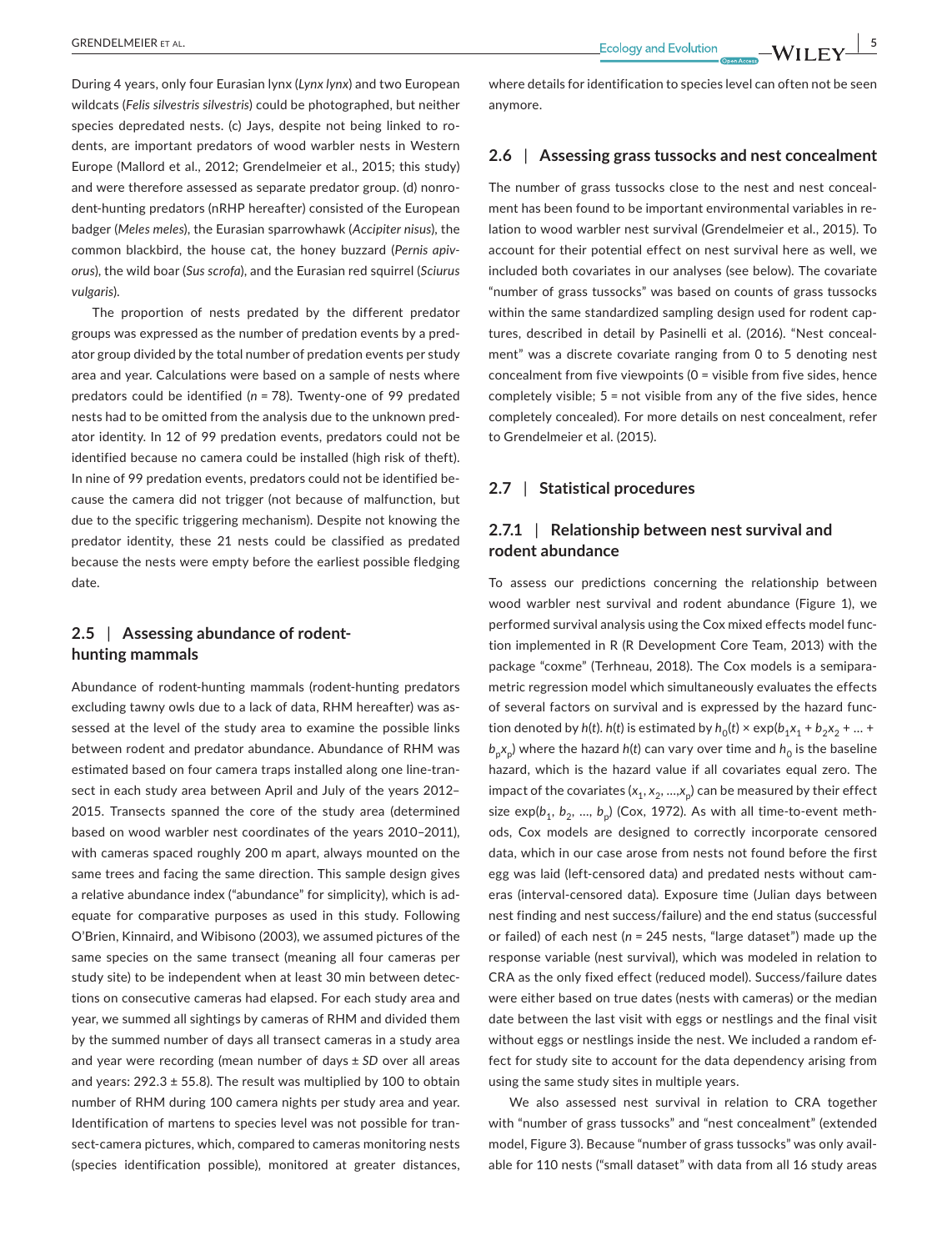

FIGURE 3 Grass tussocks and nest concealment in relation to rodent abundance. Box plots show "number of grass tussocks" (top panel) and "nest concealment" (bottom panel) in relation to high‐ rodent‐abundance‐years (HRAY) and low‐rodent‐abundance‐years (LRAY)

used in the "large dataset"), we had to fit a separate survival model with these variables. We modeled nest survival in relation to CRA, "number of grass tussocks" and "nest concealment" as fixed effect and again included study area as random effect.

# **2.7.2** | **Relationship between the proportion of nests predated by different predator groups and rodent abundance**

To investigate the importance of predation by the four predator groups on reproductive success in relation to rodent abundance (Figure 1), we assessed whether the proportion of nests predated by the four predator groups varied between HRAY and LRAY. We modeled the proportion of nests predated by predator groups per study area and year in relation to CRA as fixed effect and study area as random effect, using GLMM with a logit link and binomial error (package lme4; Bates, Maechler, Bolker, & Walker, 2015). Model fit was visually assessed with residual plots. We used Bayesian 95% credible intervals (CrI) to estimate uncertainty of model parameters *β* (Korner‐Nievergelt et al., 2015). Based on the posterior distribution obtained through the function "sim" (R package "arm," Gelman & Su, 2016), we calculated estimates of model parameters from means of the simulated values and 95% CrI from 2.5% and 97.5% quantiles. We also calculated the poste‐ rior probability that the difference in the values of the response variable for HRAY and LRAY was different from zero. A parameter *β* was considered to be significant if its 95% CrI did not include 0, thus if the posterior probability was larger than 0.975 (Korner‐ Nievergelt et al., 2015).

# **2.7.3** | **Relationship between abundance of RHM and rodent abundance**

Based on results from the above two analyses, we ran a post hoc analysis to further assess whether RHM directly correlated with rodent abundance. We modeled abundance of RHM with a linear mixed effects model in relation to CRA as fixed effect and study area as random effect. In addition, we ran the same analysis separately for the response variables abundance of red foxes and abundance of martens (abundance of RHM split into the two taxa red foxes and martens). Model fit was visually assessed with residual plots. We again used Bayesian 95% CrI to estimate uncertainty of model parameters *β* and calculated posterior probabilities (as described above). All statistical analyses were conducted in R version 3.4.3 (R Development Core Team, 2013).

### **3** | **RESULTS**

#### **3.1** | **General**

During 6 years (2010–2015), we found 245 wood warbler nests, of which 99 were predated (nests empty before possible fledging date), 22 failed due to unknown cause (not nest predation as eggs or nestlings were found dead in nest), and three had unknown fate. As nest predators, we recorded 23 pine martens (30% of identified nest predation events), 18 Eurasian jays (24%), 13 red foxes (17%), seven European badgers (10%), three tawny owls (4%), three Eurasian sparrowhawks (4%), two stone martens (3%), two *Apodemus* mice (3%), one common blackbird (1%), one house cat (1%), one honey buzzard (1%), one wild boar (1%), and one Eurasian red squirrel (1%). Small rodents accounted for only 3% of all confirmed predation events over the 6 years and were thus not important nest predators, neither in the three HRAY nor in the three LRAY. RHP, especially red fox and pine marten, on the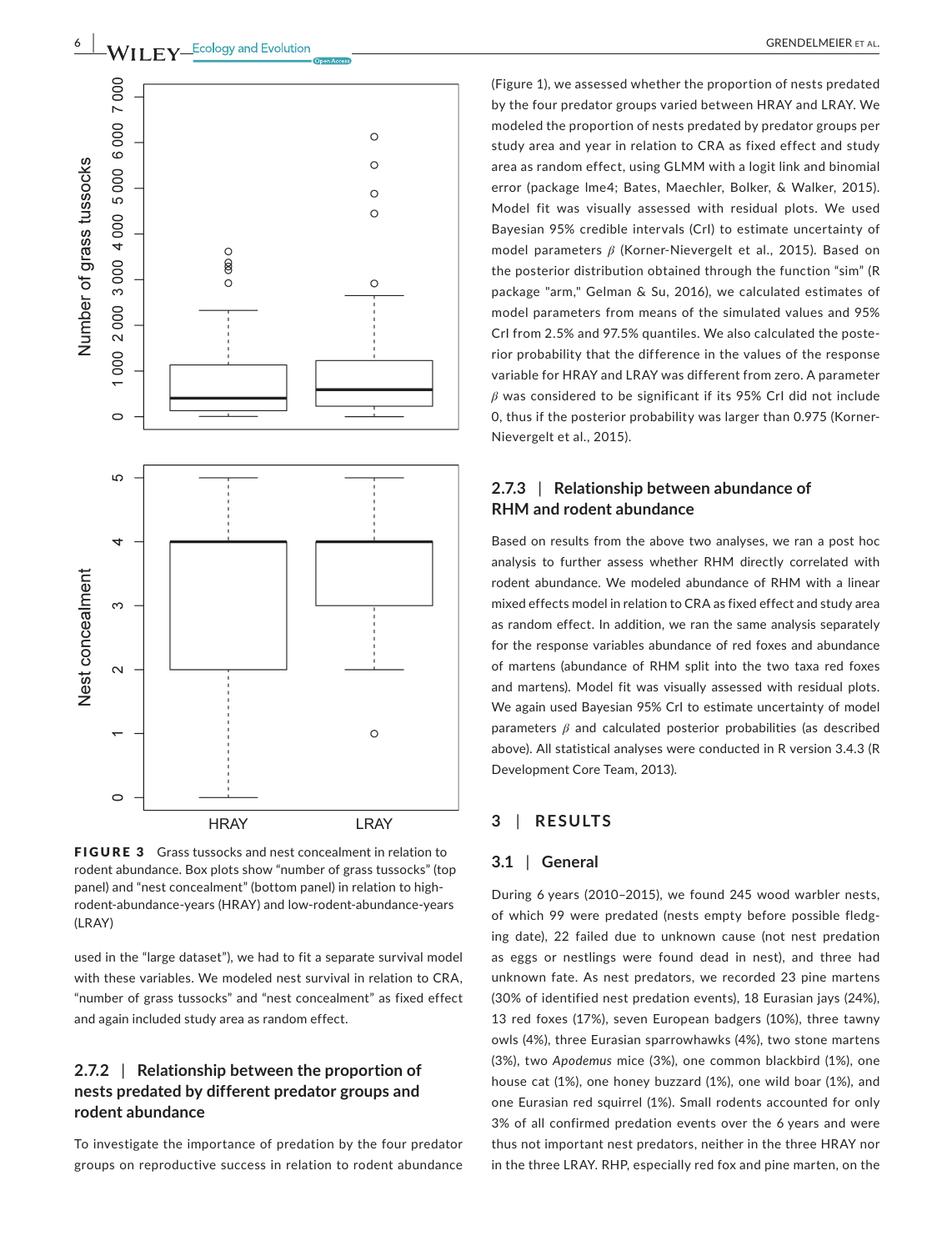other hand were the principal nest predators accounting for 54% of all recorded predation events in our study.

### **3.2** | **Relationship between nest survival and rodent abundance**

For the reduced model, the regression coefficient of LRAY in rela‐ tion to HRAY (base line) was −0.48. The hazard ratio (exponentiated regression coefficient also representing the effect size) of 0.62 at a p-value of 0.013 indicates a significant relationship between nest survival and CRA, with a hazard reduced by 38% when nesting in LRAY. Hence, wood warbler nest survival was higher in LRAY compared with HRAY and generally decreased over the nesting phase (*n* = 245 nests, Figure 4a).

In the extended model (*n* = 110 nests), the hazard ratios and *p*‐val‐ ues for rodent abundance were 0.67 (*p* = 0.17), for "number of grass tussocks" 0.78 (*p* = 0.19) and for "nest concealment" 0.82 (*p* = 0.14). Hence, all three covariates contributed only little to the difference in the hazard ratios. Final conclusions concerning nest survival were drawn from the reduced model for three reasons. (a) Results from the reduced model were based on a dataset almost twice as large as the dataset used for the extended model. The use of the much larger dataset thus resulted in considerably increased statistical power to detect differences in nest survival between HRAY and LRAY. (b) The effect size of CRA in the reduced model was similar to the effect size in the extended model (0.62 compared to 0.67), meaning that a similar amount of variance was explained by CRA in either model. (c) There was no evidence for collinearity between "nest concealment" and "number of grass tussocks" (Spearman rank correlation, *r<sub>s</sub>* = 0.01, *p* = 0.9, *n* = 110 territories). There was also no difference of "number of grass tussocks" (Wilcoxon rank sum test, *W* = 1,362, *p* = 0.38, *n* = 110) or "nest concealment" (*W* = 1,426, *p* = 0.59, *n* = 110) between HRAY and LRAY (Figure 3).

# **3.3** | **Relationship between the proportion of nests predated by the different predator groups and rodent abundance**

As described above, nest predation by rodents was very uncommon, and hence, the proportion of nests predated by rodents in HRAY and LRAY could not be analyzed.

The proportion of nests predated by RHP was higher in HRAY (mean: 0.63, CrI: 0.43–0.79) compared with LRAY (mean: 0.39, CrI: 0.22–0.58), with support for a significant difference between HRAY and LRAY (posterior probability of 0.981 being above the significance threshold [see Section 2.7.2]; Figure 4b). There was no significant dif‐ ference in the proportion of nests predated by jays (posterior prob‐ ability of 0.851 being below the significance threshold, Figure 4c) or the proportion of nests predated by nRHP (posterior probability of 0.908 being below the significance threshold, Figure 4d) between HRAY (jays: mean = 0.17, CrI = 0.08–0.36; nRHP: mean = 0.14, CrI = 0.04–0.35) and LRAY (jays: mean = 0.29, CrI = 0.15–0.48; nRHP: mean = 0.28, CrI = 0.12–0.54).

# **3.4** | **Relationship between abundance of RHM and rodent abundance**

The abundance of RHM was higher in HRAY (mean: 4.23, CrI: 2.32– 7.33) than in LRAY (mean: 1.95, CrI: 0.95–3.8), with support for a sig‐ nificant difference between HRAY and LRAY (posterior probability of 0.995 above the significance threshold; Figure 5a). Fox abundance was also higher in HRAY (mean: 2.62, CrI: 1.49–4.15) than in LRAY (mean: 1.45, CrI: 0.68–2.49), with support for a significant difference between HRAY and LRAY (posterior probability of 0.976 being above the significance threshold; Figure 5b). Finally, the marten abundance was not higher in HRAY (mean: 1.3, CrI: 0.56–2.54) than in LRAY (mean: 0.55, CrI: 0.09–1.30), with no support for a significant differ‐ ence between HRAY and LRAY (posterior probability of 0.943 being below the significance threshold; Figure 5c).

### **4** | **DISCUSSION**

The results support our second hypothesis that rodents influence wood warbler nest survival indirectly by triggering a numerical response of rodent-hunting predators, which incidentally depredate wood warbler nests while hunting rodents. Rodent-hunting predators, specifically pine marten and red fox, were the principal mam‐ malian nest predators of wood warbler nests in Switzerland, while rodents depredated only a minute portion of nests.

That rodent abundance is an important driver of wood war‐ bler behavior, and ecology has been shown in previous studies at several scales. Wood warbler spring settlement at the territory scale (Switzerland; Pasinelli et al., 2016), population size at the forest stand scale (Białowieża National Park; Wesołowski et al., 2009), and abundance at the landscape scale (Poland; Szymkowiak & Kuczyński, 2015; Germany; A. Grendelmeier, M. Flade & G. Pasinelli, unpublished data) were all negatively related to rodent abundance. In the present study, we additionally found that also a component of reproductive success negatively correlated with rodent abundance. Nest survival was lower in HRAY than in LRAY (Figure 4a). To our knowledge, this is the first study documenting a negative relationship between wood warbler nest survival and rodents. Analyzing short‐term data, Wesołowski et al. (2009) ini‐ tially found a positive relationship between wood warbler nest loss and rodent abundance, which disappeared, however, when ana‐ lyzing a longer time series of data. Evidence for a correlation be‐ tween passerine nest survival and rodents has also been reported from other systems and species. For example, Schmidt and Ostfeld (2003) found that daily nest mortality rate of veeries (*Catharus fuscescens*), red‐eyed vireos (*Vireo olivaceus*), and wood thrushes (*Hylocichla mustelina*) was positively related to rodent density in the Hudson Valley, New York, USA. Our study and others (Clotfelter et al., 2007; Grendelmeier et al., 2015; Jȩdrzejewska & Jȩdrzejewski, 1998; Schmidt & Ostfeld, 2003, 2008; Szymkowiak & Kuczyński, 2015; Wesołowski et al., 2009) exemplify how strongly life his‐ tory of some songbird species is affected by rodents, negatively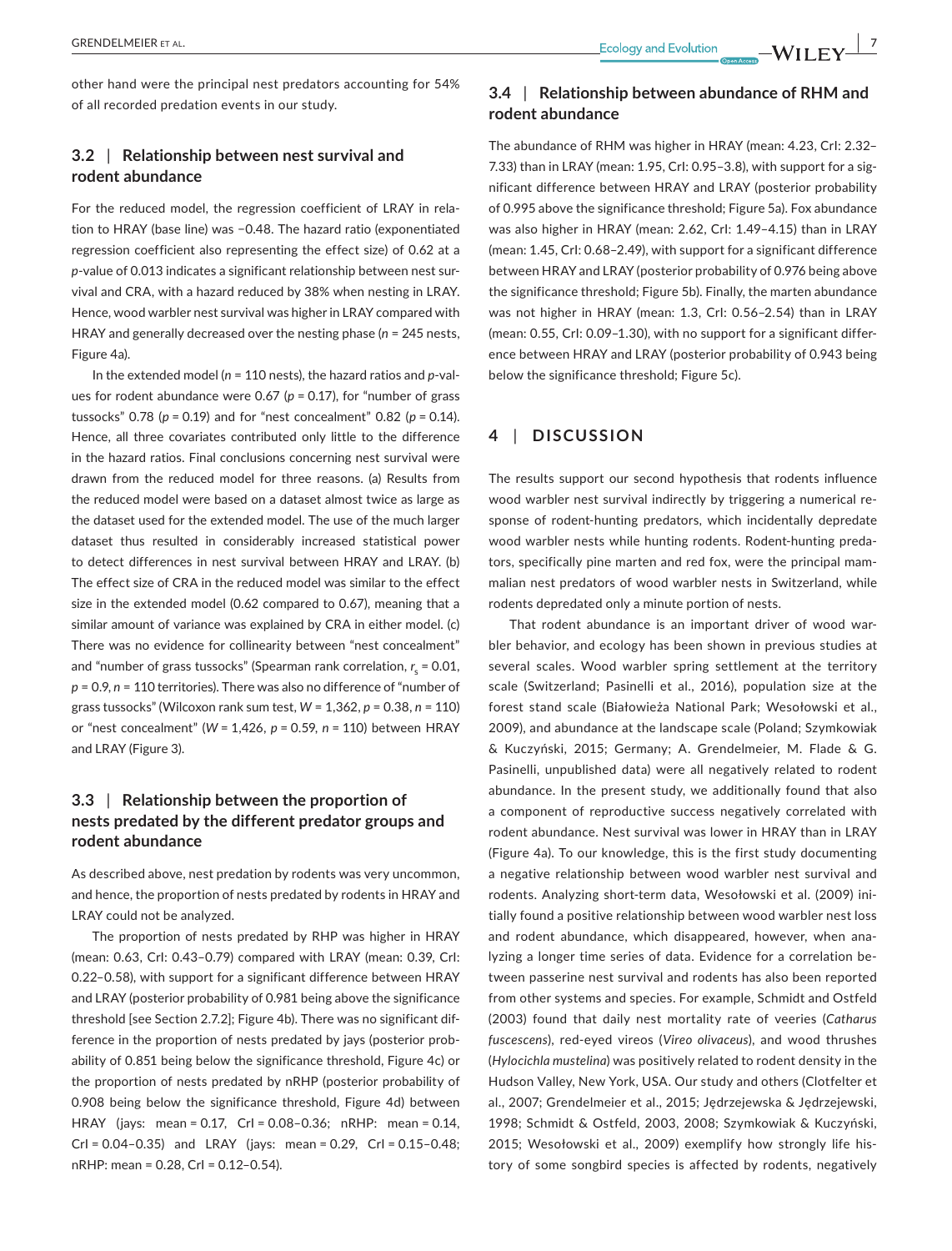

FIGURE 4 Wood warbler nest survival and proportion of nests predated by rodent-hunting predators in relation to rodent abundance. Panel (a) shows nest survival probability (lines) and 95% confidence intervals (CI, shaded areas) as a function of HRAY (dashed line and light gray‐shaded area, respectively) and LRAY (solid line and dark gray‐shaded area, respectively) based on the reduced Cox proportional hazard model. Panels (b-d) show the mean fitted values with 95% CrI from the GLMM for the proportion of nests predated by rodent-hunting predators (RHP), jays and the remaining nonrodent-hunting predators, respectively, in relation to HRAY versus LRAY. Also shown in panels (b–d) are the respective posterior probabilities (PP, from 0.5 to 1) that the corresponding differences between HRAY and LRAY are different from zero. A parameter *β* was considered to be significant if its 95% CrI did not include 0, thus if the PP was larger than 0.975

influencing reproduction, even after rodent-mediated partial habitat avoidance (leading to reduced settlement) has already operated.

Even though wood warbler reproduction is related to rodent abundance, we could not confirm an important direct role of rodent predation and thus found no support for our first hypothesis.

Rodents have been documented to predate and/or destroy nests of several bird species in general (Kirkpatrick & Conway, 2010; Walankiewicz, 2002) and have been suspected to be an important nest predator of wood warbler nests via circumstantial indirect evidence (Mildenberger, 1940; Wesołowski, 1985; Wesołowski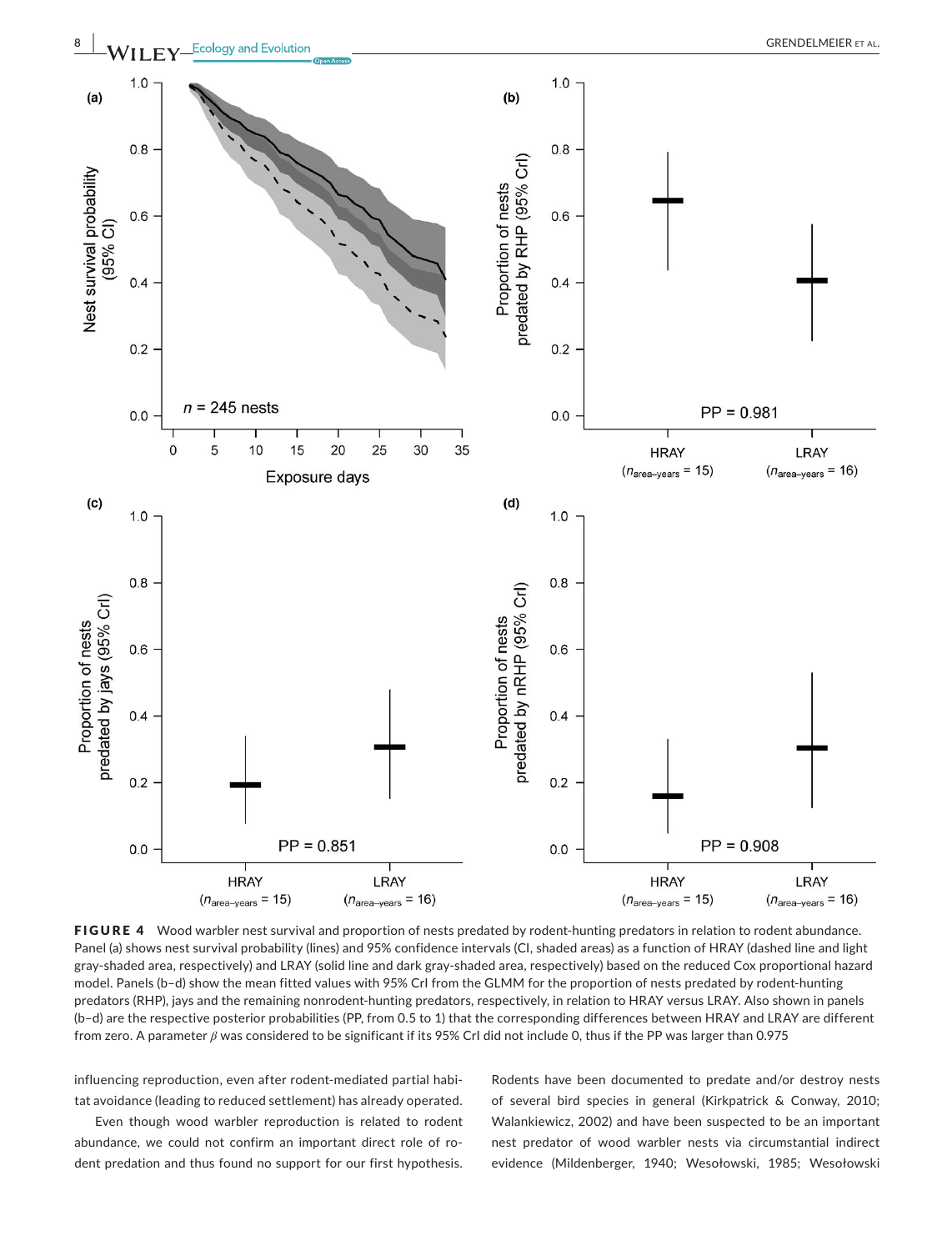

FIGURE 5 Relationship between predator abundance and rodent abundance. Panels show mean fitted values and 95% CrI of the abundance of (a) RHM, (b) red fox and (c) marten in relation to HRAY versus LRAY. Also, given is the corresponding posterior probability (PP, from 0.5 to 1) that the difference between HRAY and LRAY is different from zero. A parameter *β* was considered to be significant if its 95% CrI did not include 0, thus if the PP was larger than 0.975

et al., 2009). However, direct evidence from using nest cameras in Northern Switzerland (this study, Grendelmeier et al., 2015), Marburg, Germany (Stelbrink, 2016), Wales, UK (Mallord et al., 2012), England, UK (Bellamy et al., 2018; Maziarz et al., 2017) and Białowieża National Park, Poland (Maziarz et al., 2018) now suggest that rodents are not important predators of wood warbler nests. Low predation by rodents is astonishing, considering that rodents were filmed moving around and even inspecting nests without pre‐ dation occurring on many occasions (Maziarz et al., 2018). Whether wood warblers regard rodents as threat, even though they are not (compared to e.g., RHP), or use rodent abundance as a proxy for pre‐ dation risk in general remains to be tested.

Our results suggest that rodents influence wood warbler reproduction indirectly by triggering a numerical, but not a be‐ havioral response of rodent-hunting predators. In line with predictions of hypothesis 2 about a numerical response, we found that nest survival was negatively related to rodent abundance and that the proportion of nests predated by RHP was higher in HRAY than in LRAY (Figure 4b). Furthermore, we have direct evidence for a numerical response of RHM in relation to rodent abundance (Figure 5a). Numerical responses of predators to increased rodent abundances have been revealed in various ecosystems and var‐ ious predator–prey systems. In a temperate forest ecosystem in New York, USA, abundances of Cooper's (*Accipiter cooperii*) and sharp‐shinned hawks (*A. striatus*) both showed a positive relation‐ ship with rodent densities the previous year (Schmidt & Ostfeld, 2003). In high arctic Greenland, arctic fox (*Alopex lagopus*), stoat (*Mustela erminea*), long‐tailed skua (*Stercorarius longicaudus*), and snowy owl (*Nyctea scandiaca*) exhibited numerical responses in relation to densities of the collared lemming (*Dicrostonyx groen‐ landicus*), albeit to varying degrees (Gilg et al., 2006). And in semiarid neotropical Chile, five out of 10 studied predator species (four and one species from the orders Falconiformes and Strigiformes, respectively) showed numerical responses in re‐ lation to densities of small mammals (Jaksić, Jiménez, Castro, & Feinsinger, 1992). In Europe, common buzzards and tawny owls (Jȩdrzejewski & Jȩdrzejewska, 1993; Jȩdrzejewski, Jȩdrzejewska, et al., 1994; Jȩdrzejewski, Szymura, & Jȩdrzejewska, 1994) as well as Tengmalm's owl (*Aegolius funereus*) (Korpimäki, 1985) are also known to be strongly linked to rodent abundances.

Red fox and martens are generalist predators and use rodents as food source. A numerical response through a demographically based population increase in HRAY is not possible for any of the three species due to their long reproductive cycles. Though red foxes may copulate as early as December, juvenile independence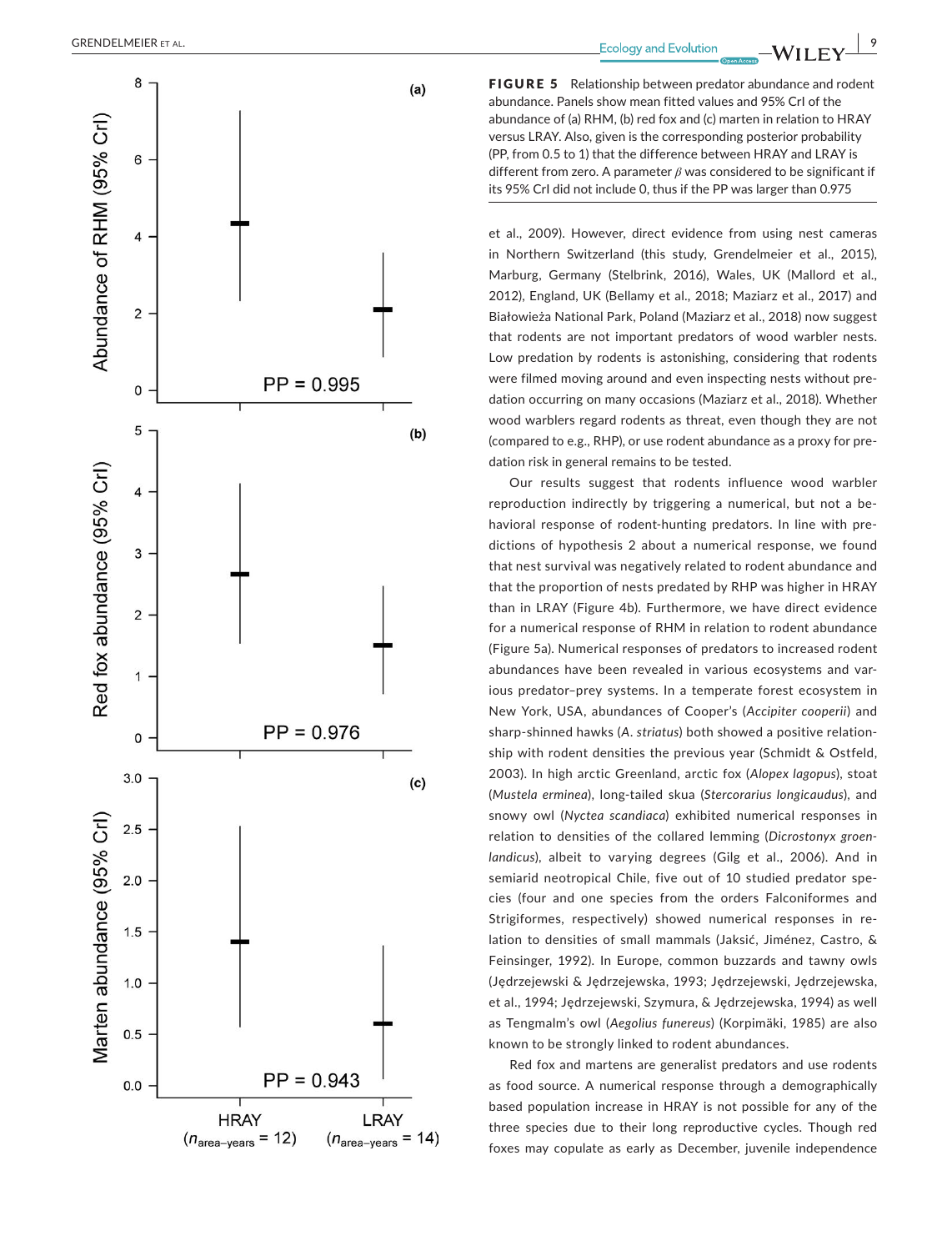**10 MII FY** Ecology and Evolution <u>Conserver Conserver Conserver Conserver Conserver Conserver Conserver Conserver</u>

and dispersal do not occur until early fall of the following year (Heptner & Sludskii, 2002). Stone and pine marten copulate in late summer, but due to delayed implantation, parturition does not occur until spring in the following year (Heptner & Sludskii, 2002). We thus most likely observed a movement‐based, or aggregative numerical response (DeCesare, Hebblewhite, Robinson, & Musiani, 2010; Holt & Kotler, 1987), meaning that RHM were attracted to rodent‐rich forest floors. Increased occurrence of predators hunting for rodents on the forest floor might then have resulted in increased encounter rates of incidental prey such as wood warbler nests. Similar patterns were found for Scottish moorlands, where aggregative numerical responses of buzzards to increased vole numbers were associated with higher incidental predation of grouse (Francksen et al., 2017). In the Canadian arctic tundra, trophic interactions also revolved around a shared predator, the arctic fox, and three prey species (McKinnon et al., 2013). Arctic foxes showed an aggregative nu‐ merical response to geese nests as alternative prey at low lemming abundances (main prey) and thereby increasingly predated artificial shorebird nests (incidental prey).

Lastly, we found no evidence that nest predation by jays and nRHP was related to rodent abundance, and hence, hypotheses four and five were not supported. Considering that predators evaluated in these two hypotheses are not linked to rodents, the absence of a correlation is not surprising. Nevertheless, jays are important pred‐ ators of wood warbler nests, but the jay's predatory impact does not appear to differ between HRAY and LRAY. This pattern may result from the risk-sensitive antipredator strategy suggested by Szymkowiak and Kuczyński (2015), where wood warblers avoid set‐ tling in areas with high densities of jays during years with low rodent abundance and thus minimize predation by the two most important predator groups (RHP and jays).

To conclude, mast seeding events in our study system trig‐ gered a demographically based numerical increase of rodent populations (Jensen, 1982; Pucek et al., 1993), which leads to an aggregative numerical response of RHM to rodents (primary prey) and to increased incidental predation on wood warbler nests (in‐ cidental prey). The documented inverse relationship between rodent abundance and wood warbler population size and the tro‐ phic interactions found in this study seem to fit the pattern de‐ scribed by apparent competition (Holt, 1977), where an increase of one species coincides with the decrease of another species mediated by shared predators (DeCesare et al., 2010). In our study system, high rodent abundances were accompanied by low wood warbler abundances in HRAY, and vice versa in LRAY, with the RHM red fox and martens as shared predators. The global wood warbler population (Vickery et al., 2014) appears to be de‐ creasing overall, with strong declines in some countries, including Switzerland (Knaus et al., 2018). These patterns are accompanied by growing evidence that mast seeding frequency (Övergaard et al., 2007; Paar et al., 2011; Vetter, Ruf, Bieber, & Arnold, 2015) and overall seed production (Callahan et al., 2008; Gatter, 2000; Hilton & Packham, 2003) have increased over the past century. Increasingly, frequent mast years and larger seed crops providing more food to seed consumers may have led to overall higher rodent populations in the past decades and subsequently to in‐ creasing nest predation pressure by RHP showing aggregative numerical responses to forest rodents. This hypothesis stands in contrast to Europe‐wide population declines of vole species occupying nonforest habitats (Cornulier et al., 2013). However, the decline of the latter vole species is likely linked to the in‐ tensification of agriculture practices throughout Europe. To our knowledge, no comprehensive work reporting trends for forestinhabiting rodents in Europe has been published. If forests have provided increasingly richer hunting grounds for predators, mastmediated apparent competition may have increased and thus rendered formerly occupied habitats less suitable for species such as wood warblers. Furthermore, when settlement does occur, higher predator occurrence may lead to reduced fitness due to increased predation pressure (Martin, 1995) or even just perceived preda‐ tion risk (Zanette, White, Allen, & Clinchy, 2011). Nomadism, a possible mechanism to minimize the effects of apparent compe‐ tition with rodents by causing wood warblers to seek out regions with few rodents (Wesołowski et al., 2009), may coincidentally have decreased in effectiveness. Changes in the strength of apparent competition between rodents and wood warblers via their shared predators could thus at least in part explain the decline of wood warblers (Vickery et al., 2014). This possibility warrants more research, as apparent competition has been invoked as a proximate mechanism underlying endangerment of some species (DeCesare et al., 2010).

#### **ACKNOWLEDGMENTS**

For financial supported, we thank Hilfsfonds für die Schweizerische Vogelwarte Sempach, Lotteriefonds des Kantons Solothurn, Stotzer‐Kästli‐Stiftung, Styner‐Stiftung, Basler Stiftung für biologische Forschung, Emilia Guggenheim‐Schnurr‐ Stiftung, Carl Burger‐Stiftung Münchenstein, Swiss National Science Foundation (grant number 31003A\_143879/1 to GP and RA). We thank Jean‐Michel Gaillard and some anonymous re‐ viewers for helpful comments on the manuscript, Fränzi Korner‐ Nievergelt for statistical advice and Christoph Bonetti, Florence Bovay, Roman Furrer, Barbara Kühn, Johanna Matjaz, Katrin Schäfer, Dominik Scheibler, and Thomas Vogel for assistance in the field. We also thank Simon Capt, Markus Jenny, Marc Kéry, Mathis Müller, and Darius Weber for their help with identifying martens to species level.

#### **ETHICAL APPROVAL**

All applicable institutional and national guidelines for the care and use of animals were followed.

#### **CONFLICT OF INTEREST**

All authors declare no conflict of interest.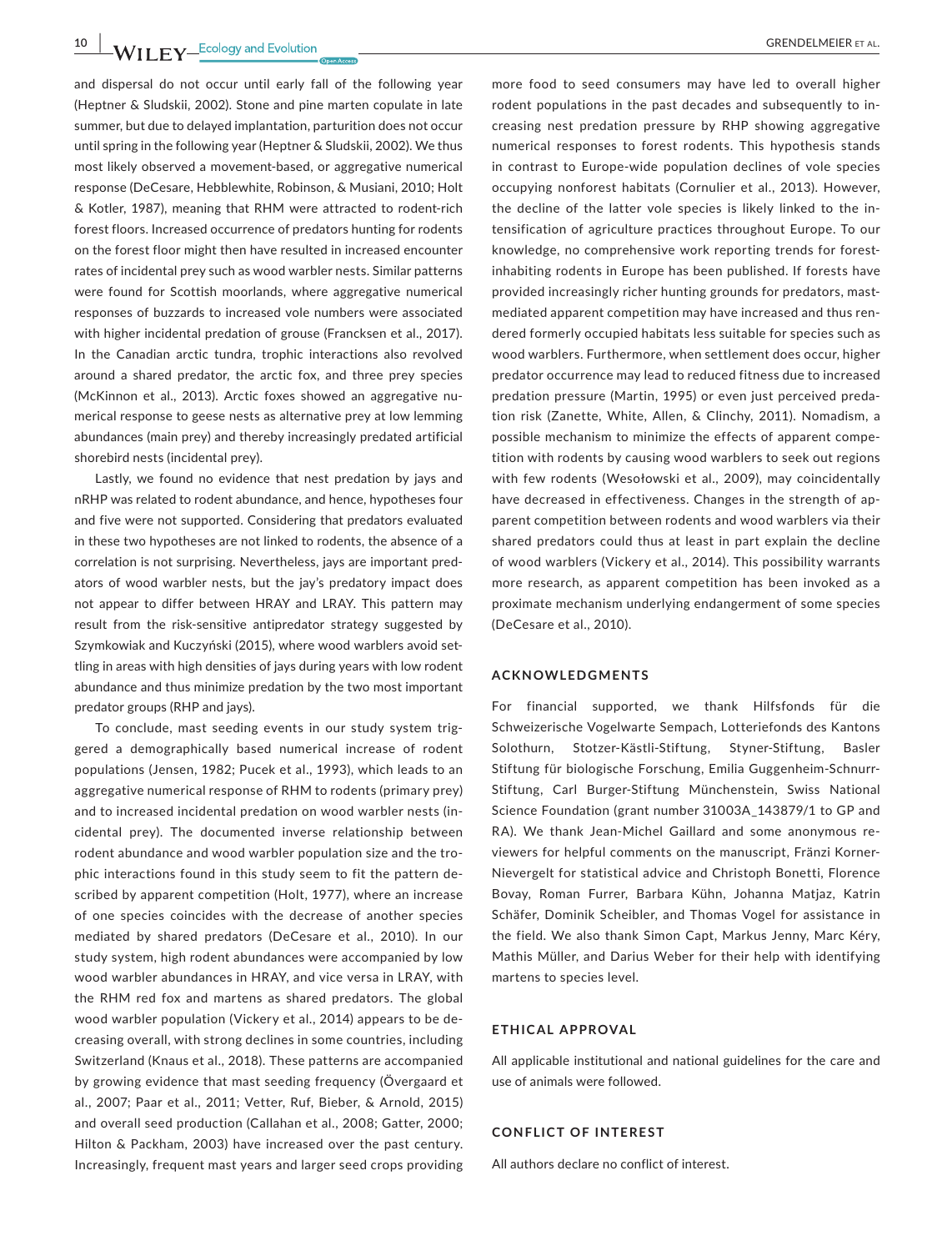### **AUTHOR CONTRIBUTIONS**

AG, RA, and GP conceived the study; AG collected and analyzed the data; AG and GP wrote the manuscript; RA critically commented manuscript drafts.

### **DATA ACCESSIBILITY**

Data are archived on Dryad Digital Repository under the [https://](https://doi.org/10.5061/dryad.860s8m3) [doi.org/10.5061/dryad.860s8m3;](https://doi.org/10.5061/dryad.860s8m3) Data files: Grendelmeier et al. (2018)—Ecol & Evol—Data.

#### **ORCID**

*Alex Grendelmeier* <https://orcid.org/0000-0003-4501-7255> *Raphaël Arlettaz* <https://orcid.org/0000-0001-6360-5339> *Gilberto Pasinelli* <https://orcid.org/0000-0003-3704-4843>

#### **REFERENCES**

- Abrams, P. A., & Matsuda, H. (2003). Population dynamical conse‐ quences of reduced predator switching at low total prey densities. *Population Ecology*, *45*(3), 175–185. [https://doi.org/10.1007/](https://doi.org/10.1007/s10144-003-0159-3) [s10144-003-0159-3](https://doi.org/10.1007/s10144-003-0159-3)
- Arlettaz, R., Krähenbühl, M., Almasi, B., Roulin, A., & Schaub, M. (2010). Wildflower areas within revitalized agricultural matri‐ ces boost small mammal populations but not breeding Barn Owls. *Journal of Ornithology*, *151*(3), 553–564. [https://doi.org/10.1007/](https://doi.org/10.1007/s10336-009-0485-0) [s10336-009-0485-0](https://doi.org/10.1007/s10336-009-0485-0)
- Ascoli, D., Maringer, J., Hacket‐Pain, A., Conedera, M., Drobyshev, I., Motta, R., … Vacchiano, G. (2017). Two centuries of masting data for European beech and Norway spruce across the European continent. *Ecology*, *98*(5), 1473.
- Bates, D., Maechler, M., Bolker, B., & Walker, S. (2015). Fitting linear mixed‐effects models using lme4. *Journal of Statistical Software*, *67*(1), 1–48.
- Bellamy, P. E., Burgess, M. D., Mallord, J. W., Cristinacce, A., Orsman, C. J., Davis, T., … Charman, E. C. (2018). Nest predation and the influence of habitat structure on nest predation of Wood Warbler *Phylloscopus sibilatrix*, a ground‐nesting forest passerine. *Journal of Ornithology*, *159*(2), 493–506. [https://doi.org/10.1007/](https://doi.org/10.1007/s10336-017-1527-7) [s10336-017-1527-7](https://doi.org/10.1007/s10336-017-1527-7)
- Brangi, A. (1995). Seasonal changes of trophic niche overlap in the Stone Marten (*Martes foina*) and the Red Fox (*Vulpes vulpes*) in a moun‐ tainous area of the Northern Apennines (N‐Italy). *Hystrix*, *7*(1–2), 113–118.
- Burkart, A. (2016). Dieses Jahr gibt es so viele Bucheckern wie selten. Retrieved from [https://www.wsl.ch/de/newsseiten/2016/08/](https://www.wsl.ch/de/newsseiten/2016/08/dieses-jahr-gibt-es-so-viele-bucheckern-wie-selten.html) [dieses-jahr-gibt-es-so-viele-bucheckern-wie-selten.html](https://www.wsl.ch/de/newsseiten/2016/08/dieses-jahr-gibt-es-so-viele-bucheckern-wie-selten.html)
- Callahan, H. S., Del Fierro, K., Patterson, A. E., & Zafar, H. (2008). Impacts of elevated nitrogen inputs on oak reproductive and seed ecology. *Global Change Biology*, *14*(2), 285–293.
- Clotfelter, E. D., Pedersen, A. B., Cranford, J. A., Ram, N., Snajdr, E. A., Nolan, V. Jr, & Ketterson, E. D. (2007). Acorn mast drives long‐term dynamics of rodent and songbird populations. *Oecologia*, *154*(3), 493–503. <https://doi.org/10.1007/s00442-007-0859-z>
- Cornell, H. (1976). Search strategies and the adaptive significance of switching in some general predators. *The American Naturalist*, *110*(972), 317–320. <https://doi.org/10.1086/283068>
- Cornulier, T., Yoccoz, N. G., Bretagnolle, V., Brommer, J. E., Butet, A., Ecke, F., … Lambin, X. (2013). Europe‐wide dampening of population cycles in keystone herbivores. *Science*, *340*(6128), 63–66. [https://](https://doi.org/10.1126/science.1228992) [doi.org/10.1126/science.1228992](https://doi.org/10.1126/science.1228992)
- Cox, D. R. (1972). Regression models and life‐tables. *Journal of Royal Statistical Society*, *34*(2), 187–220.
- DeCesare, N. J., Hebblewhite, M., Robinson, H. S., & Musiani, M. (2010). Endangered, apparently: The role of apparent competion in endangered species conservation. *Animal Conservation*, *13*(4), 353–362.
- Francksen, R. M., Whittingham, M. J., Ludwig, S. C., Roos, S., & Baines, D. (2017). Numerical and functional responses of Common Buzzards *Buteo buteo* to prey abundance on a Scottish grouse moor. *Ibis*, *159*(3), 541–553.
- Gatter, W. (2000). *Vogelzug und Vogelbestände in Mitteleuropa*. Wiebelsheim, Germany: Aula‐Verlag.
- Gelman, A., & Su, Y.‐S. (2016). arm: Data analysis using regression and multilevel/hierarchical models. R package version 1.10‐1. Retrieved from <https://cran.r-project.org/package=arm>
- Gilg, O., Sittler, B., Sabard, B., Hurstel, A., Sané, R., Delattre, P., & Hanski, I. (2006). Functional and numerical responses of four lemming pred‐ ators in high arctic Greenland. *Oikos*, *113*(2), 193–216. [https://doi.](https://doi.org/10.1111/j.2006.0030-1299.14125.x) [org/10.1111/j.2006.0030-1299.14125.x](https://doi.org/10.1111/j.2006.0030-1299.14125.x)
- Grendelmeier, A., Arlettaz, R., Gerber, M., & Pasinelli, G. (2015). Reproductive performance of a declining forest passerine in relation to environmental and social factors: Implications for species conser‐ vation. *PloS One*, *10*(7), e0130954.
- Heptner, V., & Sludskii, A. (2002). *Mammals of the Soviet Union. Vol. II, part 1b, Carnivores (Mustelidae and Procyonidae)*. Washington, DC: Smithsonian Institution Libraries and National Science Foundation.
- Hilton, G. M., & Packham, J. R. (2003). Variation in the masting of com‐ mon beech (*Fagus sylvatica* L.) in northern Europe over two centuries (1800–2001). *Forestry*, *76*(3), 319–328.
- Hobson, K. A., van Wilgenburg, S. L., Wesołowski, T., Maziarz, M., Bijlsma, R. G., Grendelmeier, A., & Mallord, J. W. (2014). A multi‐isotope (δ2 H, δ13 C, δ15 N) approach to establishing migratory connectivity in palearctic‐Afrotropical migrants: An example using Wood Warblers *Phylloscopus sibilatrix*. *Acta Ornithologica*, *49*(1), 57–69.
- Holt, R. D. (1977). Predation, apparent competition, and the structure of prey communities. *Theoretical Population Biology*, *12*(2), 197–229. [https://doi.org/10.1016/0040-5809\(77\)90042-9](https://doi.org/10.1016/0040-5809(77)90042-9)
- Holt, R. D., & Kotler, B. P. (1987). Short‐term apparent competition. *The American Naturalist*, *130*(3), 412–430. <https://doi.org/10.1086/284718>
- Jaksić, F. M., Jiménez, J. E., Castro, S. A., & Feinsinger, P. (1992). Numerical and functional response of predators to a long-term decline in mammalian prey at a semi‐arid neotropical site. *Oecologia*, *89*(1), 90–101. <https://doi.org/10.1007/BF00319020>
- Jaksić, F. M., Silva, S. I., Meserve, P. L., & Gutiérrez, J. R. (1997). A long‐ term study of vertebrate predator responses to an El Nino (ENSO) disturbance in western South America. *Oikos*, *78*, 341–354.
- Jȩdrzejewski, W., & Jȩdrzejewska, B. (1998). *Predation in vertebrate communities: The Białowieża primeval forest as a case study*. Berlin, Germany: Springer.
- Jędrzejewski, W., & Jędrzejewska, B. (1993). Predation on rodents in Białowieża Primeval Forest, Poland. *Ecography*, *16*(1), 47–64.
- Jędrzejewski, W., Jędrzejewska, B., Zub, K., Ruprecht, A. L., & Bystrowski, C. (1994). Resource use by Tawny Owls *Strix aluco* in relation to ro‐ dent fluctuations in Białowieża National Park, Poland. *Journal of Avian Biology*, *25*(4), 308–318.
- Jędrzejewski, W., Szymura, A., & Jędrzejewska, B. (1994). Reproduction and food of the Buzzard *Buteo buteo* in relation to the abundance of rodents and birds in Białowieża National Park, Poland. *Ethology Ecology & Evolution*, *6*(2), 179–190.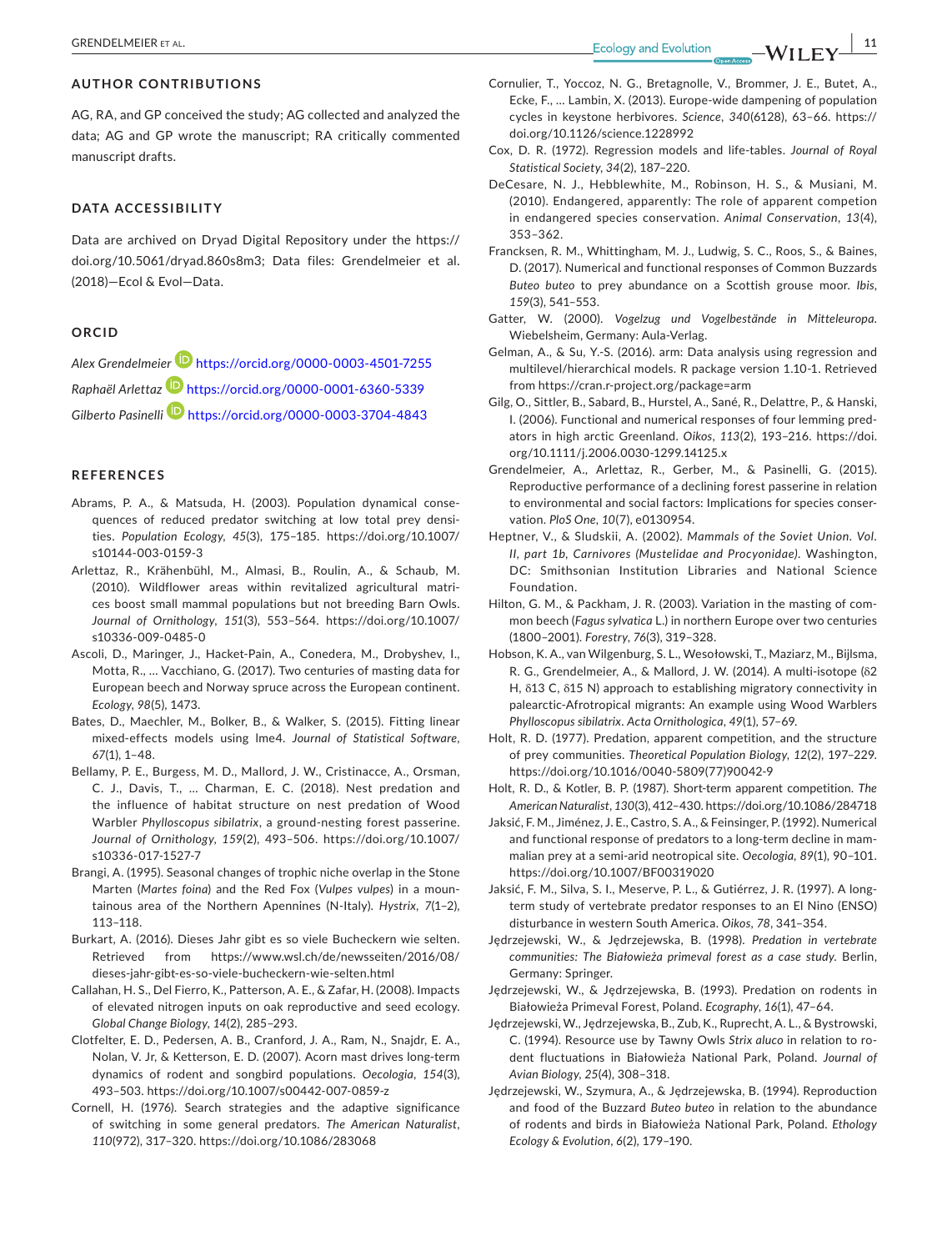**11 FY** Ecology and Evolution *COLOGY CONSIDER ET AL.* 

- Jensen, T. S. (1982). Seed production and outbreaks of non‐cyclic rodent populations in deciduous forests. *Oecologia*, *54*(2), 184–192. [https://](https://doi.org/10.1007/BF00378391) [doi.org/10.1007/BF00378391](https://doi.org/10.1007/BF00378391)
- Keller, V., Ayé, R., Müller, W., Spaar, R., & Zbinden, N. (2010). Die pri‐ oritären Vogelarten der Schweiz: Revision 2010. *Der Ornithologische Beobachter*, *107*(4), 265–285.
- Keller, V., Gerber, A., Schmid, H., Volet, B., & Zbinden, N. (2010). *Rote Liste Brutvögel. Gefährdete Arten der Schweiz, Stand 2010*. Bern, Switzerland: Bundesamt für Umwelt und Sempach, Switzerland: Schweizerische Vogelwarte. Umwelt‐Vollzug:53.
- King, C. M. (1983). The relationships between beech (*Nothofagus* Sp.) seedfall and populations of mice (*Mus musculus*), and the demo‐ graphic and dietary responses of stoats (*Mustela erminea*), in three New Zealand forests. *Journal of Animal Ecology*, *52*(1), 141–166.
- Kirkpatrick, C., & Conway, C. J. (2010). Nest predators of ground‐nesting birds in Montane Forest of the Santa Catalina Mountains, Arizona. *The Wilson Journal of Ornithology*, *122*(3), 614–617. [https://doi.](https://doi.org/10.1676/09-166.1) [org/10.1676/09-166.1](https://doi.org/10.1676/09-166.1)
- Knaus, P., Antoniazza, S., Wechsler, S., Guélat, J., Kéry, M., Strebel, N., & Sattler, T. (2018). *Schweizer Brutvogelatlas 2013–2016. Verbreitung und Bestandsentwicklung der Vögel in der Schweiz und im Fürstentum Liechtenstein*. Sempach, Switzerland: Schweizerische Vogelwarte. 648 S. ISBN: 978‐3‐85949‐009‐3.
- Koenig, W. D., & Knops, J. M. H. (1998). Scale of mast-seeding and tree‐ring growth. *Nature*, *396*, 225–226. [https://doi.](https://doi.org/10.1038/24293) [org/10.1038/24293](https://doi.org/10.1038/24293)
- Korner‐Nievergelt, F., von Felten, S., Roth, T., Almasi, B., Guélat, J., & Korner‐Nievergelt, P. (2015). *Bayesian data analysis in ecol‐ ogy using linear models with R, Bugs, and Stan*. Amsterdam, The Netherlands; Boston, MA: Elsevier/AP Academic Press is an im‐ print of Elsevier.
- Korpimäki, E. (1985). Rapid tracking of microtine populations by their avian predators: Possible evidence for stabilizing predation. *Oikos*, *45*(2), 281–284. <https://doi.org/10.2307/3565716>
- Lalonde, R. G., & Roitberg, B. D. (1992). On the evolution of masting behavior in trees: Predation or weather? *The American Naturalist*, *139*(6), 1293–1304. <https://doi.org/10.1086/285387>
- Mallord, J. W., Orsman, C. J., Cristinacce, A., Butcher, N., Stowe, T. J., & Charman, E. C. (2012). Mortality of Wood Warbler *Phylloscopus sib‐ ilatrix* nests in Welsh Oakwoods: Predation rates and the identifica‐ tion of nest predators using miniature nest cameras. *Bird Study*, *59*(3), 286–295.
- Martin, T. E. (1995). Avian life history evolution in relation to nest sites, nest predation, and food. *Ecological Monographs*, *65*(1), 101–127. <https://doi.org/10.2307/2937160>
- Maziarz, M., Grendelmeier, A., Wesołowski, T., Arlettaz, R. K., Broughton, R. K., & Pasinelli, G. (2018). Patterns of predator behaviour and Wood Warbler Phylloscopus sibilatrix nest survival in a primeval forest. *Ibis*. https://doi.org/ [10.1111/ibi.12679](https://doi.org/10.1111/ibi.12679)
- Maziarz, M., Piggott, C., & Burgess, M. (2017). Predator recognition and differential behavioural responses of adult wood warblers *Phylloscopus sibilatrix*. *Acta Ethologica*, *64*(7), 211.
- McKinnon, L., Berteaux, D., Gauthier, G., & Bêty, J. (2013). Predator‐ mediated interactions between preferred, alternative and inciden‐ tal prey in the arctic tundra. *Oikos*, *122*(7), 1042–1048. [https://doi.](https://doi.org/10.1111/j.1600-0706.2012.20708.x) [org/10.1111/j.1600-0706.2012.20708.x](https://doi.org/10.1111/j.1600-0706.2012.20708.x)
- McShea, W. J. (2000). The influence of acorn crops on annual variation in rodent and bird populations. *Ecology*, *81*(1), 228–238. [https://doi.](https://doi.org/10.1890/0012-9658(2000)081[0228:TIOACO]2.0.CO;2) [org/10.1890/0012-9658\(2000\)081\[0228:TIOACO\]2.0.CO;2](https://doi.org/10.1890/0012-9658(2000)081[0228:TIOACO]2.0.CO;2)
- Mildenberger, H. (1940). Beobachtungen über Fitis‐, Weiden‐ und Waldlaubsänger im Rheinland. *Journal of Ornithology*, *88*, 537–549. <https://doi.org/10.1007/BF01670583>
- Mills, S. L. (2012). *Conservation of wildlife populations: Demography, genet‐ ics, and management* (2nd ed.). Oxford, UK: Wiley‐Blackwell.
- Murdoch, W. W. (1977). Stabilizing effects of spatial heterogeneity in predator‐prey systems. *Theoretical Population Biology*, *11*(2), 252– 273. [https://doi.org/10.1016/0040-5809\(77\)90028-4](https://doi.org/10.1016/0040-5809(77)90028-4)
- Nussbaumer, A., Waldner, P., Etzold, S., Gessler, A., Benham, S., Thomsen, I. M., … Wauer, A. (2016). Patterns of mast fruiting of common beech, sessile and common oak, Norway spruce and Scots pine in Central and Northern Europe. *Forest Ecology and Management*, *363*, 237–251. <https://doi.org/10.1016/j.foreco.2015.12.033>
- O'Brien, T. G., Kinnaird, M. F., & Wibisono, H. T. (2003). Crouching ti‐ gers, hidden prey: Sumatran tiger and prey populations in a tropi‐ cal forest landscape. *Animal Conservation*, *6*(2), 131–139. [https://doi.](https://doi.org/10.1017/S1367943003003172) [org/10.1017/S1367943003003172](https://doi.org/10.1017/S1367943003003172)
- Ostfeld, R. S., Jones, C. G., & Wolff, J. O. (1996). Of mice and mast. *BioScience*, *46*(5), 323–330. <https://doi.org/10.2307/1312946>
- Övergaard, R., Gemmel, P., & Karlsson, M. (2007). Effects of weather conditions on mast year frequency in beech (*Fagus sylvatica* L.) in Sweden. *Forestry*, *80*(5), 555–565.
- Paar, U., Guckland, A., Dammann, I., Albrecht, M., & Eichhorn, J. (2011). Häufigkeit und Intensität der Fruktifikation der Buche. *AFZ‐Der Wald*, *66*, 26–29.
- Pasinelli, G., Grendelmeier, A., Gerber, M., & Arlettaz, R. (2016). Rodent‐ avoidance, topography and forest structure shape territory selec‐ tion of a forest bird. *BMC Ecology*, *16*, 24. [https://doi.org/10.1186/](https://doi.org/10.1186/s12898-016-0078-8) [s12898-016-0078-8](https://doi.org/10.1186/s12898-016-0078-8)
- Pucek, Z., Jȩdrzejewski, W., Jȩdrzejewska, B., & Pucek, M. (1993). Rodent population dynamics in a primeval deciduous forest (Białowieża National Park) in relation to weather, seed crop, and pre‐ dation. *Acta Theriologica*, *38*(2), 199–232. [https://doi.org/10.4098/](https://doi.org/10.4098/AT.arch.93-18) [AT.arch.93-18](https://doi.org/10.4098/AT.arch.93-18)
- R Development Core Team (2013). *R: A language and environment for statistical computing*. Vienna, Austria: R Foundation for Statistical Computing.
- Schmidt, K. A., & Ostfeld, R. S. (2003). Songbird populations in fluctuat‐ ing environments: Predator responses to pulsed resources. *Ecology*, *84*(2), 406–415.
- Schmidt, K. A., & Ostfeld, R. S. (2008). Numerical and behavioral effects within a pulse‐driven system: Consequences for shared prey. *Ecology*, *89*(3), 635–646. <https://doi.org/10.1890/07-0199.1>
- Sidorovich, V. E., Sidorovich, A. A., & Krasko, D. A. (2010). Effect of felling on Red Fox (*Vulpes vulpes*) and Pine Marten (*Martes martes*) diets in transitional mixed forest in Belarus. *Mammalian Biology – Zeitschrift Für Säugetierkunde*, *75*(5), 399–411. [https://doi.org/10.1016/j.](https://doi.org/10.1016/j.mambio.2009.10.003) [mambio.2009.10.003](https://doi.org/10.1016/j.mambio.2009.10.003)
- Stelbrink, P. (2016). Settlement of wood warblers *Phylloscopus sibila‐ trix* in relation to acoustically simulated predation risk. MSc thesis, Department of Biology, Phillips‐University of Marburg, Marburg, Germany.
- Szymkowiak, J., & Kuczyński, L. (2015). Avoiding predators in a fluctuat‐ ing environment: Responses of the wood warbler to pulsed resources. *Behavioral Ecology*, *26*(2), 601–608. [https://doi.org/10.1093/beheco/](https://doi.org/10.1093/beheco/aru237) [aru237](https://doi.org/10.1093/beheco/aru237)
- Terhneau, T. M. (2018). *coxme: Mixed effects Cox models*. R pack‐ age version 2.2‐10. Retrieved from [https://cran.r-project.org/](https://cran.r-project.org/package=coxme) [package=coxme](https://cran.r-project.org/package=coxme)
- Vetter, S. G., Ruf, T., Bieber, C., & Arnold, W. (2015). What is a mild win‐ ter? Regional differences in within‐species responses to climate change. *PloS One*, *10*(7), e0132178.
- Vickery, J. A., Ewing, S. R., Smith, K. W., Pain, D. J., Bairlein, F., Škorpilová, J., & Gregory, R. D. (2014). The decline of Afro-Palaearctic migrants and an assessment of potential causes. *Ibis*, *156*(1), 1–22.
- Walankiewicz, W. (2002). Breeding losses in the collared flycatcher *Ficedula albicollis c*aused by nest predators in the Białowieża National Park (Poland). *Acta Ornithologica*, *37*(1), 21–26.